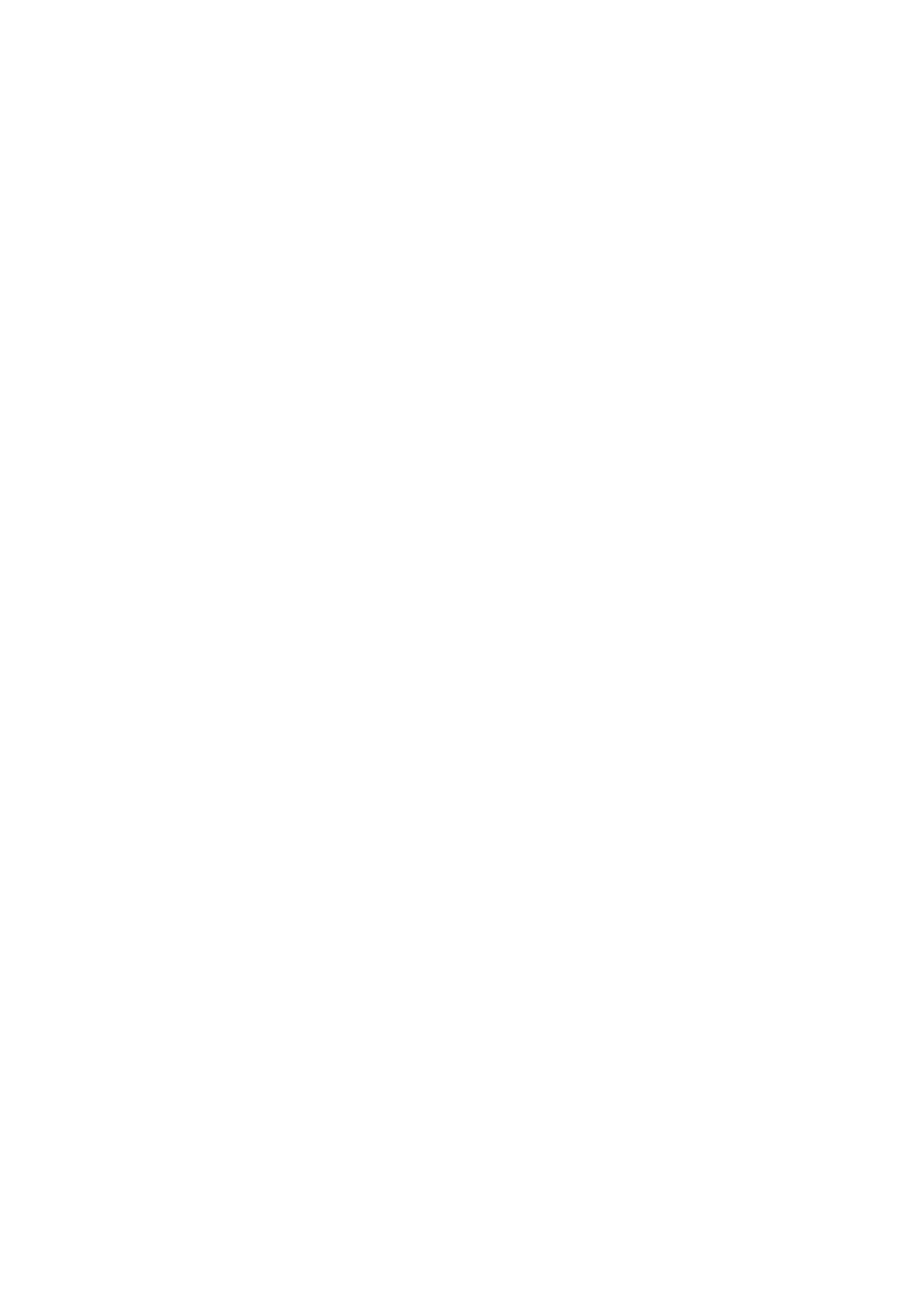## **Contents**

| (Proposed) Space Environments and Effects Monitoring with a Cubesat for JPL Earth and                                                                                                                   | $\mathbf{1}$     |
|---------------------------------------------------------------------------------------------------------------------------------------------------------------------------------------------------------|------------------|
|                                                                                                                                                                                                         |                  |
| A millimetre wavelength in-situ radar for 100 to 10 mm-sized debris on a sun-synchronous                                                                                                                | $\boldsymbol{2}$ |
| AMBER : The French Plasma detector aboard JASON3 - First results                                                                                                                                        | 2                |
| CNES sensors for understanding the space environment and the effects on materials                                                                                                                       | $\mathbf{3}$     |
| Discussion session on flight opportunities, joint test plans & collaborations, missing areas                                                                                                            | $\overline{4}$   |
| Experience of on-board radiation control on Medium-Earth Orbit 4                                                                                                                                        |                  |
| FGDOS: Floating Gate DOSimeter for Space applications. Introduction. Tests and results.                                                                                                                 | $\overline{4}$   |
|                                                                                                                                                                                                         |                  |
|                                                                                                                                                                                                         | $\overline{5}$   |
|                                                                                                                                                                                                         | 6                |
|                                                                                                                                                                                                         | $6\overline{6}$  |
| LEO electron and proton data obtained with ICARE instruments on the SAC-C, SAC-D,<br>JASON-2 and JASON-3 missions $\ldots \ldots \ldots \ldots \ldots \ldots \ldots \ldots \ldots \ldots \ldots \ldots$ |                  |
| Miniaturised Readout Solutions for Spaceborne Ionising Radiation Detectors 7                                                                                                                            |                  |
| OHB's proposal of an in-orbit cross calibration of space environment sensors                                                                                                                            | 8 <sup>8</sup>   |
| Observations of galactic cosmic-ray flux short-term depressions aboard LISA Pathfinder:                                                                                                                 | 9                |
| RadMag combined cosmic ray and magnetic field measuring space weather instrument                                                                                                                        | 9                |
|                                                                                                                                                                                                         | 10               |
| Radiation dosimetry in space by means of compact passive luminescent detectors                                                                                                                          | 11               |
|                                                                                                                                                                                                         | 11               |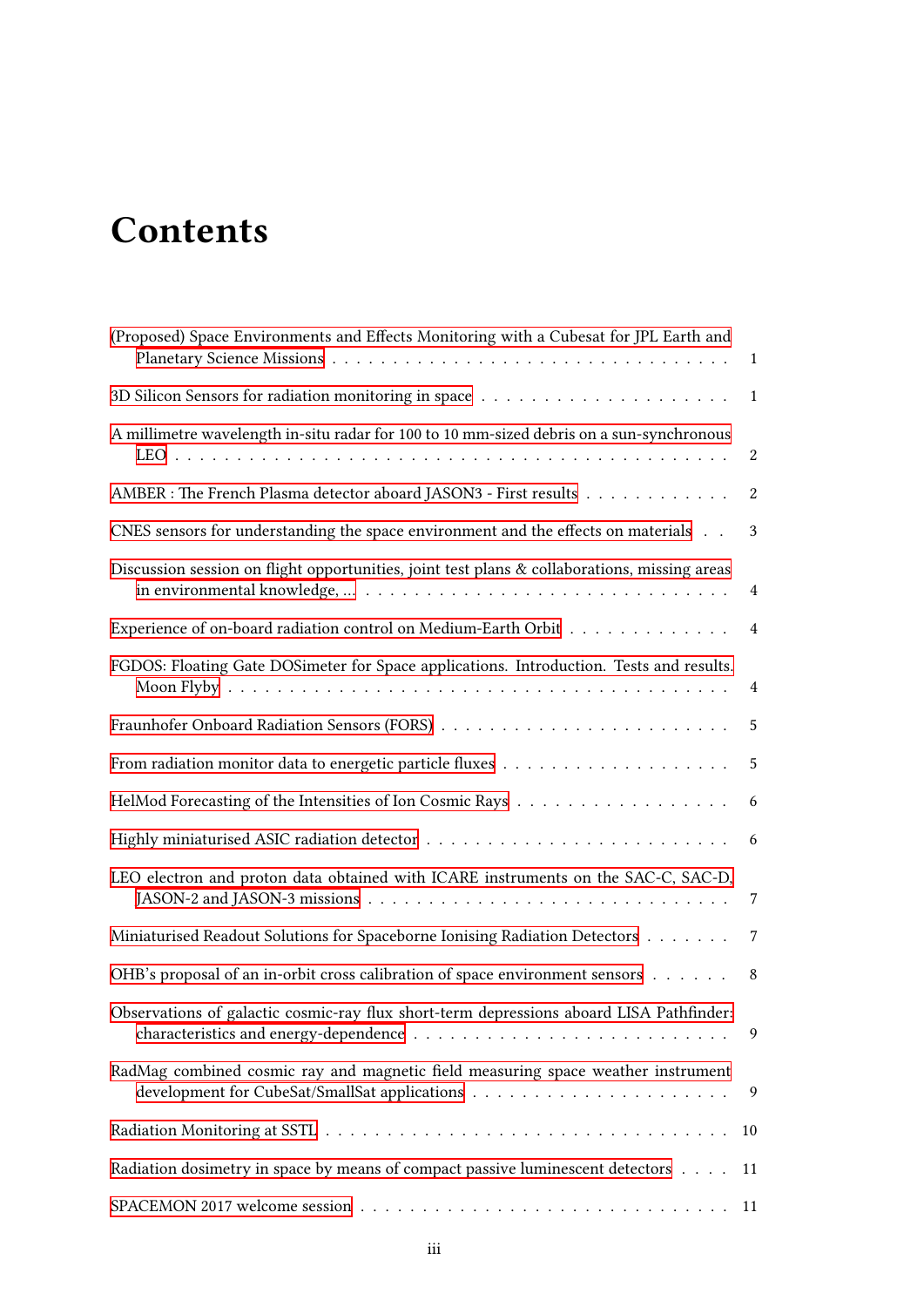| The meteoroid environment model IMEM-2 for the inner solar system 12                                                                                                 |  |
|----------------------------------------------------------------------------------------------------------------------------------------------------------------------|--|
| The miniaturised Energetic Particle Telescope (mEPT): A Compact Space Weather Monitor<br>for Application within the Distributed Space Weather Sensor System (D3S) 13 |  |
| Using platform magnetometers to observe and detect Space Weather events 14                                                                                           |  |
|                                                                                                                                                                      |  |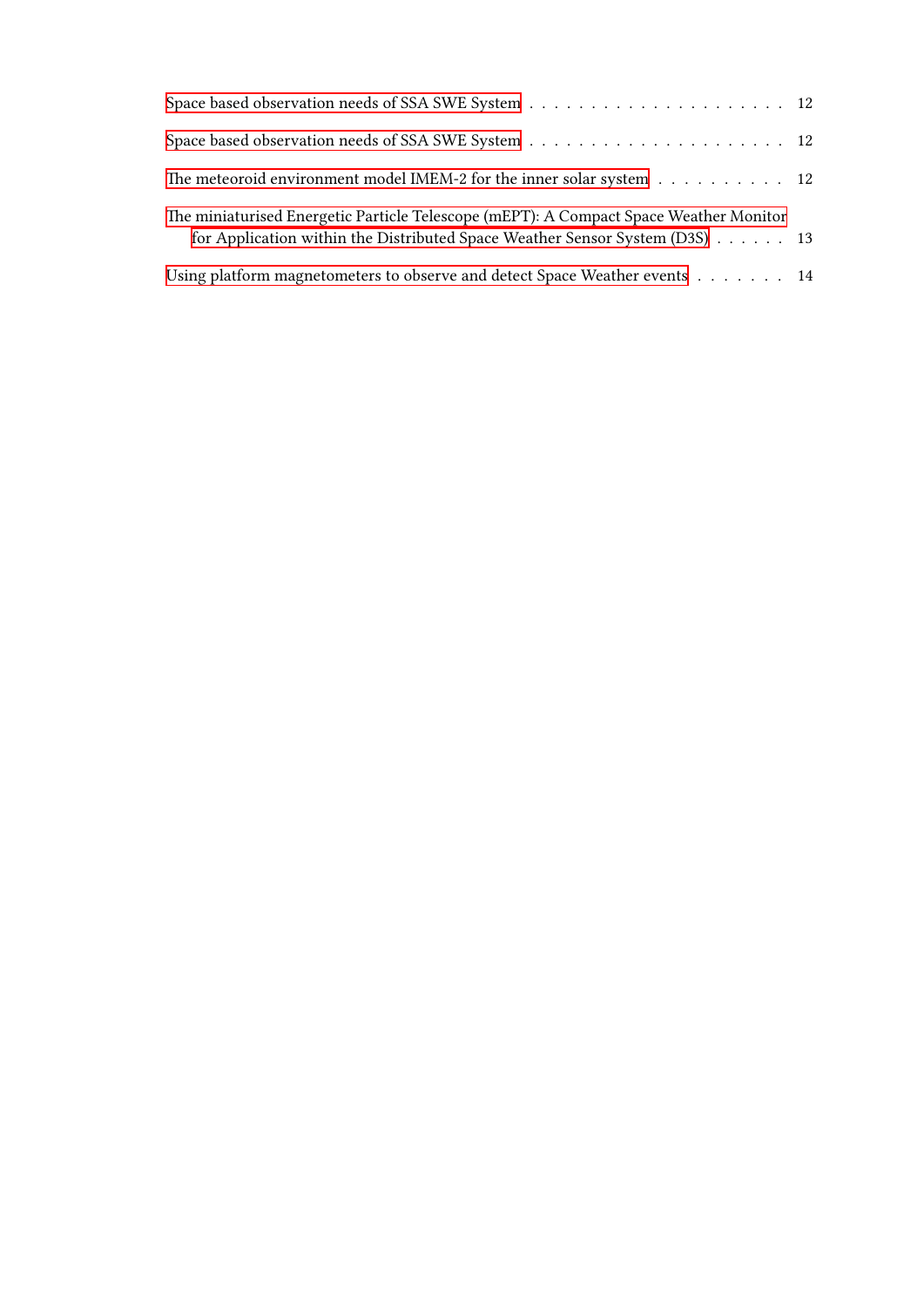### <span id="page-4-0"></span>**(Proposed) Space Environments and Effects Monitoring with a Cubesat for JPL Earth and Planetary Science Missions**

**Author:** Insoo Jun<sup>1</sup>

**Co-author:** Wousik Kim <sup>2</sup>

<sup>1</sup> *NASA/JPL*

2 *JPL, NASA*

**Corresponding Author:** insoo.jun@jpl.nasa.gov

Space is not empty. Although it is near vacuum, it actually contains copious amounts of different environmental species that may affect the design and operation of spacecraft. It is customary to describe the space environment in terms of 4 physical components: neutrals, plasma (low energy charged particles with <~10 keV), high-energy radiation (e.g., charged particles with > ~10 keV), and particulate environments (micrometeoroid and orbital debris or MMOD). The space environment is also dynamic and often unpredictable, and its interaction with spacecraft is complex. If not properly designed against the anticipated space environment condition, mission success could be compromised, sometimes in a grand scale (i.e., total mission failure). In fact, there are many anomalies and failures of space missions due to space environmental effects. Often, however, it has been very difficult (sometimes almost impossible) to find the root-cause of those anomalies and failures because of the lack of in-situ environmental data from the affected spacecraft – making it necessary to spend a lot of effort (in terms of time and resources) to analyze the failures. Here, we describe a space environmental monitoring program that is being proposed for future JPL's Earth and planetary science missions, which will be flexible in design and will utilize technologically ready sensors and supporting electronics in a cubesat form factor. The data would provide invaluable information for potential anomaly/failure investigation and also used as the source for improving/updating the existing environment models.

### <span id="page-4-1"></span>**7**

### **3D Silicon Sensors for radiation monitoring in space**

**Author:** Marco Povoli<sup>1</sup>

Co-authors: Anand Summanwar <sup>1</sup>; Anatoly Rosenfeld <sup>2</sup>; Angela Kok <sup>1</sup>; Linh Tran <sup>2</sup>; Ozhan Koybasi <sup>1</sup>

1 *SINTEF MINALAB, Oslo, Norway*

<sup>2</sup> *CMRP, University of Wollongong, Australia*

### **Corresponding Author:** marco.povoli@sintef.no

The recent revival of space exploration implies an increased interest in space travels that are associated with challenges and risks, mostly related to the ever-changing space weather. Radiation of any types can be detrimental to astronauts and the equipment on-board. Monitoring radiation levels reliably in space is therefore becoming a critical aspect for space missions. Many existing radiation monitoring systems are bulky and require high operating voltages and powers, for example, the Tissue Equivalent Proportional Counter (TEPC). Other systems are often fabricated using off-the-shelf components, including Si diodes for radiation detection, but lack the necessary radiation tolerance to ensure sensor survival throughout the mission.

The 3D silicon sensor technology provides unique solutions to the limitations of the existing technologies for radiation monitoring in space. This new technology was introduced to mitigate the effects of radiation damage in High Energy Physics Experiments. Through state-of-the-art micromachining, 3D technology decouples the inter-electrode spacing from the thickness of the sensor. Columnar electrodes are etched through the silicon bulk, allowing for inter-electrode spacing independent of the bulk thickness. The reduction in electrode spacing delivers low operating voltage (<10 V), fast sensor response (< 1ns), and increased radiation hardness. 3D silicon pixel sensors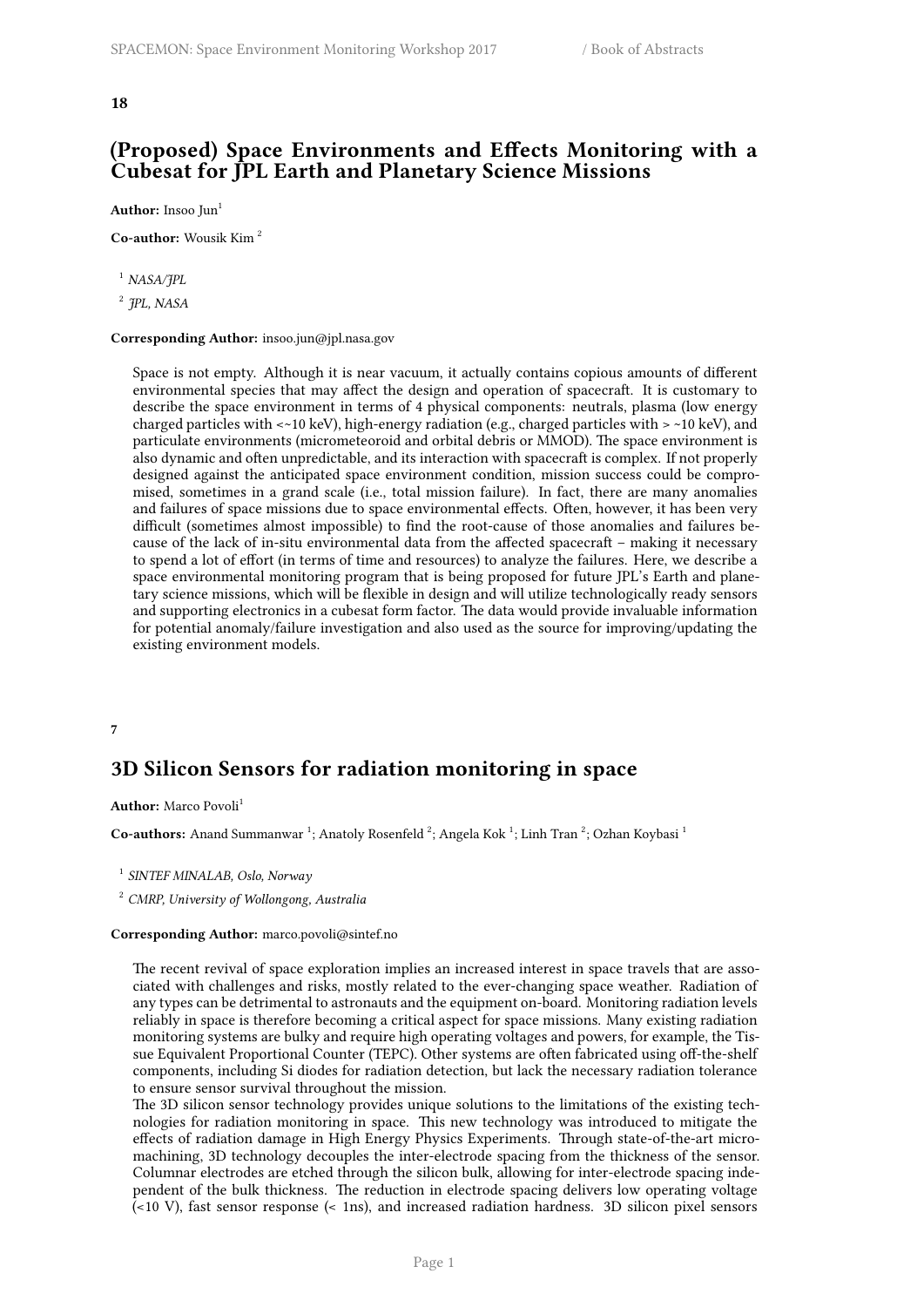fabricated for the ATLAS experiment at CERN, demonstrated operation up to fluences in excess of 1x10<sup>16</sup> n*eq*/cm<sup>2</sup> . Design, fabrication, and testing of a novel 3D silicon sensors tailored to space applications and manufactured at SINTEF MiNaLab are here reported. Electrical characteristics and sensor response to radioactive sources will be presented. Further tests plans will be discussed together with a development plan aiming at a portable, real-time on-line micro-dosimeter for space applications realised in collaboration with the Centre for Medical Radiation Physics at the University of Wollongong, Australia.

<span id="page-5-0"></span>**10**

### **A millimetre wavelength in-situ radar for 100 to 10 mm-sized debris on a sun-synchronous LEO**

Author: Jaime Quesada Manas<sup>1</sup>

**Co-author:** Alessandra Menicucci <sup>2</sup>

1 *TU Delft*

2 *ESA/ESTEC*

**Corresponding Author:** j.m.quesadamanas-1@student.tudelft.nl

Currently, debris models are the main relying method for mission planning, however it is still unclear how to provide with a continuous feed to further validate these models, especially for space debris, as micrometeoroids are probabilistically approached. Model validation is key to slow down the Kessler syndrome. One way to accomplish it, is by setting a local in-situ debris detector in the orbit of interest, providing with proper debris feed. Here, the focus of the research is centred on a hypothetical mission on a sun-synchronous LEO, which is set to encounter and detect small particle debris on the size range of 100mm to 10mm inside a 1km radius sphere. The analysed instrument is a mm-wavelength radar mounted on board of the spacecraft. In order to accomplish it, certain radar parameters are to be looked into: power, beam size ideal frequency, and waveform. These are to be derived from a bottom-top theoretical approach. Starting by a close look into the frequencynormalized radar cross-section relation, providing a confirmation of the ideal frequency, found to be 39GHz, and wavelength. Afterwards, the consequences of the frequency on other radar parameters are briefly sketched, leading to an analysis of the waveform and its implications, resulting in an easy-to-use Continuous Wave (CW)-waveform radar. Results concerning probability of detection and false detection will be presented for several trade-offs between mission accomplishments and physical constraints. Once all the radar involved parameters and options were decided upon, use was made of ESA's Program for Radar and Optical Observations Forecasting (PROOF) to compare the theoretical detection results to this ESA's model. Finally, results and evolution of capability and quality of mission accomplishment will be provided.

#### **Summary**:

<span id="page-5-1"></span>The increase in near-Earth space occupation during the last decades has come along the appearance of a large number of uncatalogued hazardous debris. Large debris particles can be detected from Earth by either large radars or telescopes. However, small-sized debris cannot be reliably tracked from Earth and can only be detected in-situ. In this paper, a first look is taken into designing a space-based radar which can detect particles debris in a size range of 1 to 10 cm with a mm-wavelength radar in a sunsynchronous LEO orbit for a máximum distance of 1 km. Through a theoretical approach, the frequency, most suitable waveform, power and antenna parameters are sized. With the help of ESA's MASTER and PROOF, the most suitable orbit is chosen and the radar is ran for a period of a year in a future orbit in 2019. Results are presented on the quality of detection with respect to diameter and range of the debris.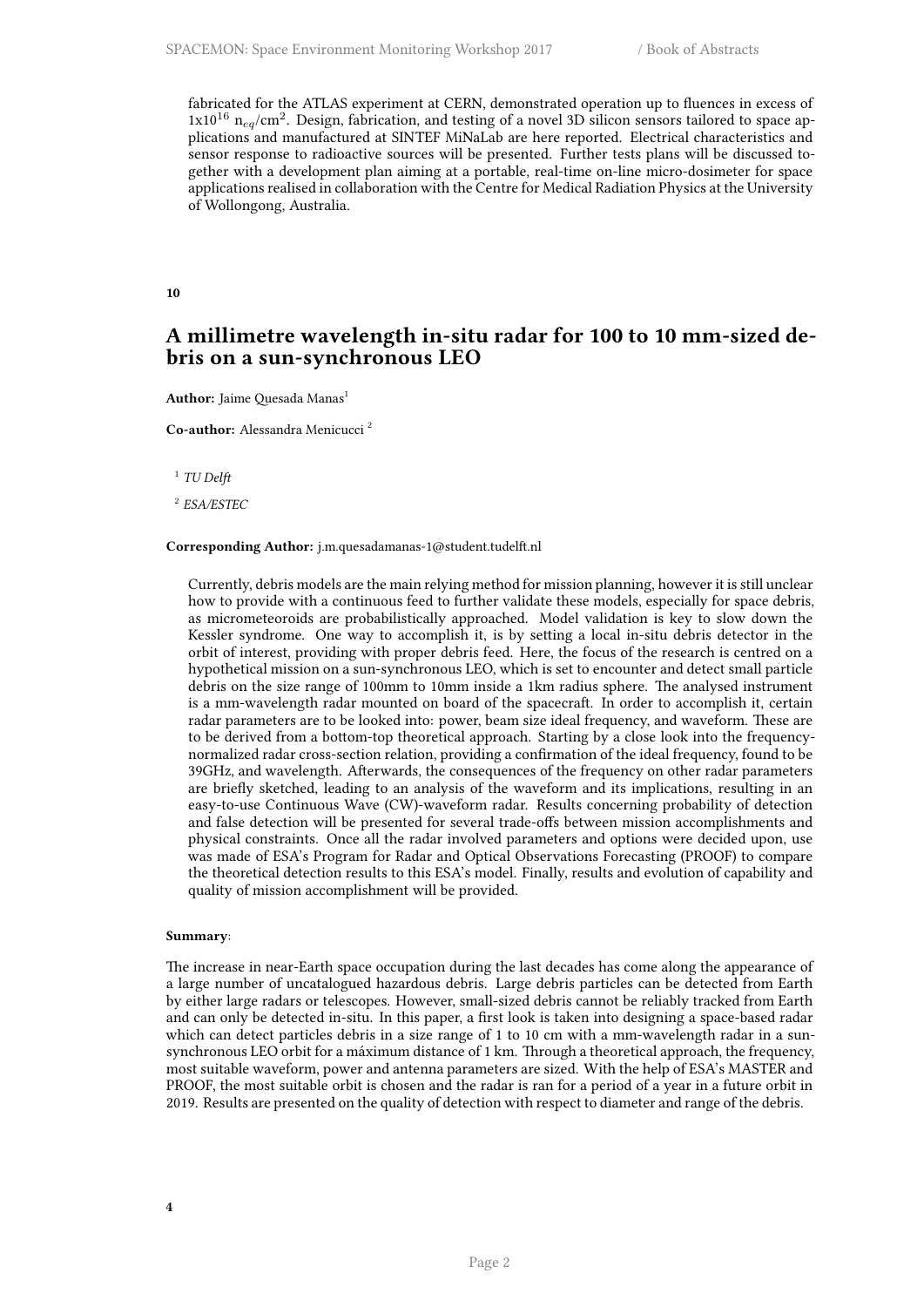### **AMBER : The French Plasma detector aboard JASON3 - First results**

Authors: Denis PAYAN<sup>1</sup>; Jean-André SAUVAUD<sup>2</sup>

<sup>1</sup> *CNES*

2 *IRAP*

### **Corresponding Author:** denis.payan@cnes.fr

Jason 3 was launched january the 16th, 2016 with CARMEN3 expériment onboard. Outside the spacecraft AMBER, a top-hat detector made with a cooperation between CNES/IRAP/EREMS/COMAT, register, in 500ms, the incoming plasma (0-30keV). Thanks to the positive head, the voltage response of the spacecraft is also given. Results are now open to the whole scientific community on CLWeb at IRAP: http://clweb.irap.omp.eu/.

The objective of this presentation is to present AMBRE-CARMEN3 plasma detector and for the first time, the very first flight results … is kilovolt charging in PEO in somme seconds, possible ?

### <span id="page-6-0"></span>**16**

### **CNES sensors for understanding the space environment and the effects on materials**

**Author:** Christian DURIN<sup>1</sup>

Co-authors: Elisabeth Laurent<sup>1</sup>; Stéphanie REMAURY<sup>1</sup>

<sup>1</sup> *CNES*

### **Corresponding Author:** christian.durin@cnes.fr

The CNES works for several years on the use of detectors during operational spatial missions as well as on the dedicated missions. By detectors we understand specific sensors to measure one of the parameters of the environment and/or the spatial structures which in case of return to earth can become surfaces witnesses to measure the effects of the environment on materials. We will focus more on the first item in the rest of the presentation

The importance of this approach " in flight tests " is justified by several factors:

- Improve our knowledge of our close environment ·
- To better understand the phenomena of synergy between several parameters of the environment
- To supply entries for models of environment and design
- To compare the flight data with the ground test
- To optimize our tests and save cost

The opportunities of flight being rather rare, the resources limited, the design of these experiments was optimized in order to be used on several carriers while limiting the mass, the power and the exchange of data.

Three parameters/sensors are going to be presented:

• Micrometeoroids and orbital debris (M&D)

The instruments proposed for different mission have used an active detection system: SODAD and a passive detection system based on a new material: Silica Aerogel.

• ATOX (monoatomic oxygen)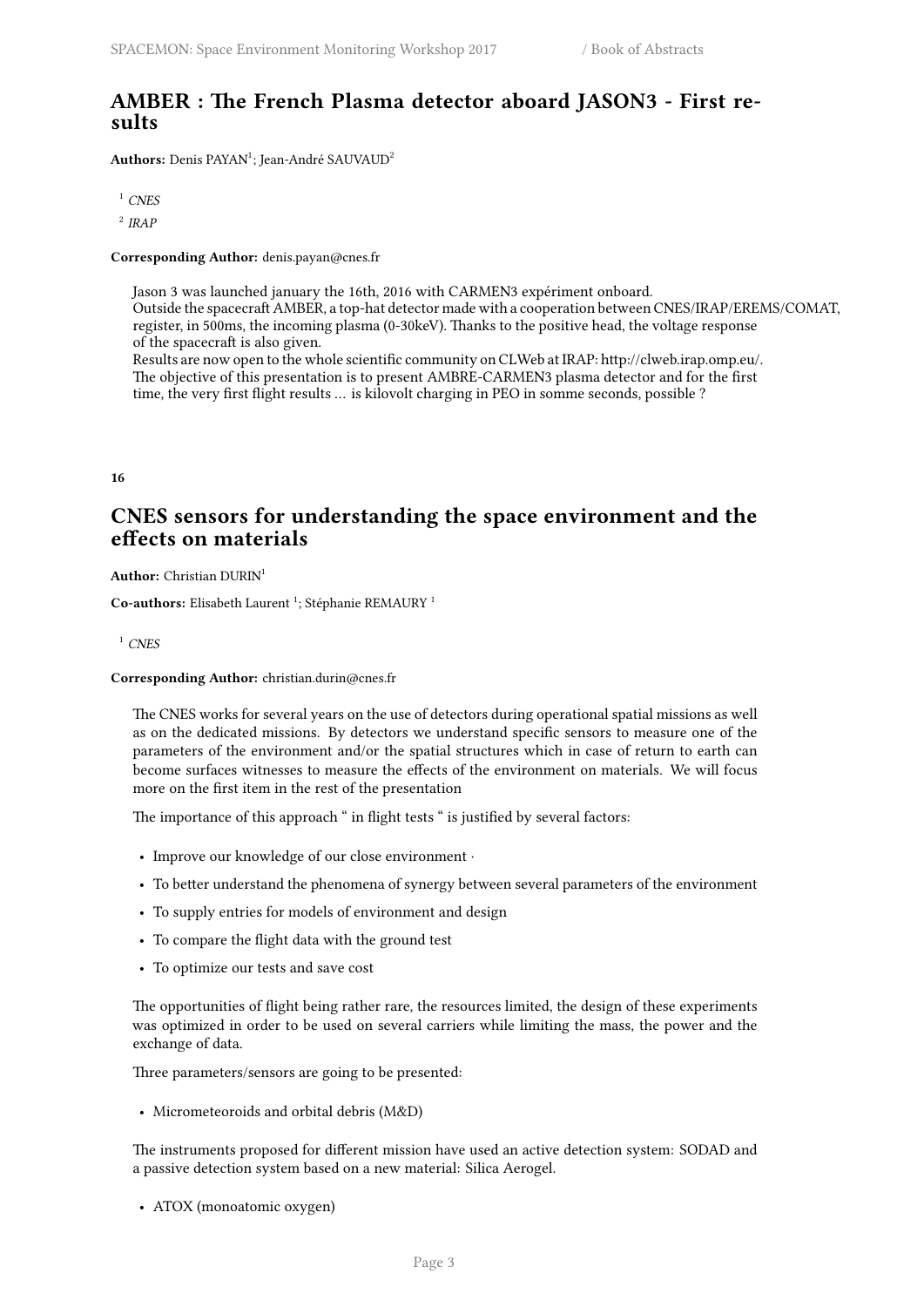The instruments use resistance measurement of reference material.

• Thermo-optical coating properties change

The instrument (THERME) proposed for different missions (LEO, GEO) is simple, adjustable and with a robust definition and has 20 years of flight heritage

#### **Summary**:

This presentation will describe sensors technologies used and the principal scientific objectives. The first in flight results will be presented and compared to numerical simulation and ground tests.

<span id="page-7-0"></span>**25**

### **Discussion session on flight opportunities, joint test plans & collaborations, missing areas in environmental knowledge, …**

<span id="page-7-1"></span>**21**

### **Experience of on-board radiation control on Medium-Earth Orbit**

Author: Grigory Protopopov<sup>1</sup>

**Co-author:** Pavel Chubunov <sup>2</sup>

1 *Branch of Joint-Stock Company United Rocket and Space Corporation - Institute Of Space Device Engineering*

2 *Branch of JSC URSC - ISDE*

### **Corresponding Author:** g.a.protopopov@mail.ru

Space radiation detector's features will be presented (the sensitive element of the detector is MNOS transistor). Some effects, which we observed during its expluatation, and flight results will be shown and discussed. Heavy ion detector's features will be presented (the ensitive element of thedetector is SRAM).

#### <span id="page-7-2"></span>**9**

### **FGDOS: Floating Gate DOSimeter for Space applications. Introduction. Tests and results. Moon Flyby**

Author: Joan Cesari<sup>1</sup>

Co-authors: Alvaro Pineda<sup>1</sup>; Angel Barbancho<sup>1</sup>; Ghislain Ruy<sup>2</sup>; Hubert Moser<sup>2</sup>; Matteo Brucoli<sup>3</sup>; Salvatore Danzeca<sup>3</sup>

1 *Integrated Circuits Malaga SL*

2 *Luxspace Sarl*

<sup>3</sup> *CERN*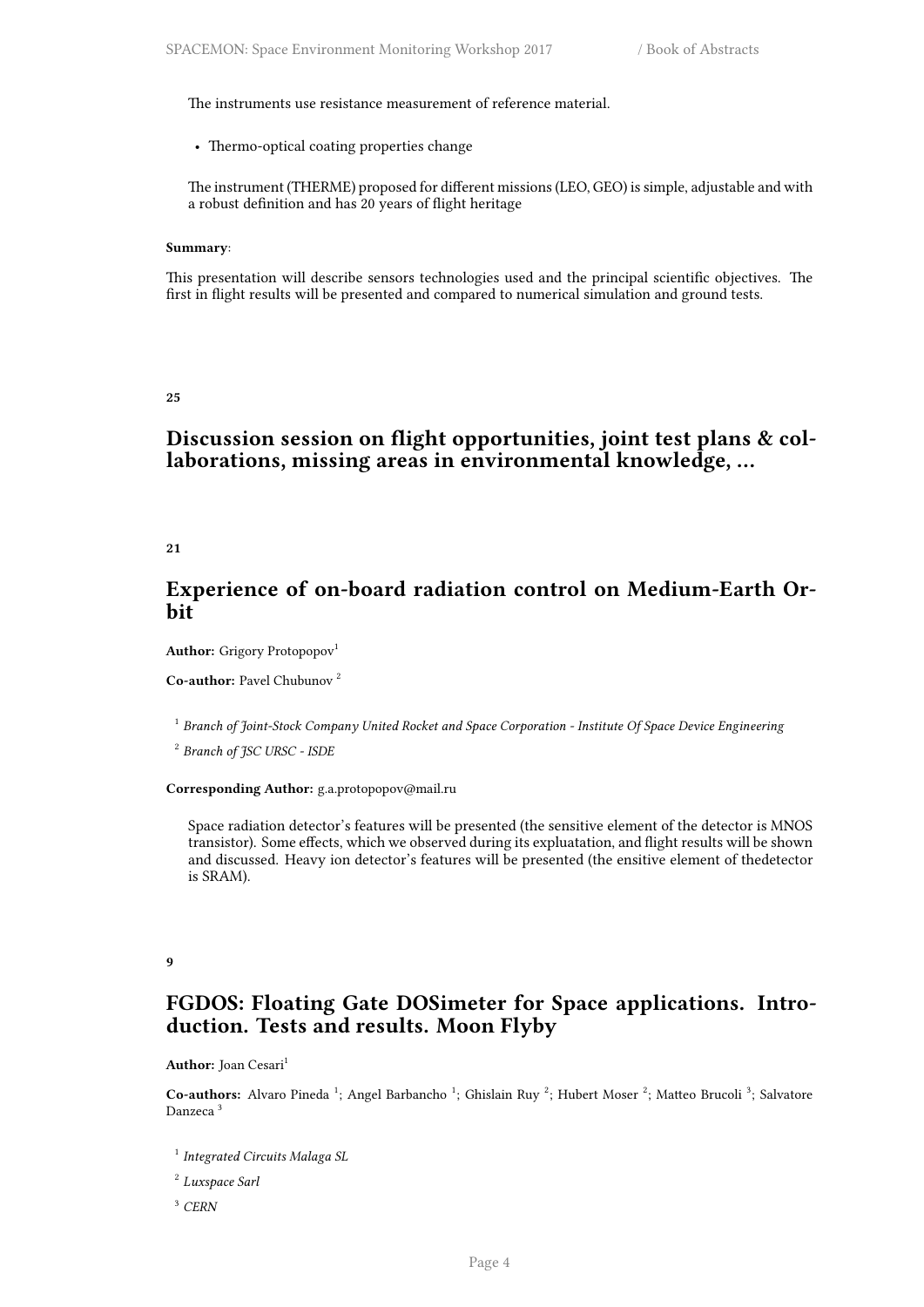### **Corresponding Author:** joan.cesari@icmalaga.com

FGDOS is a Floating Gate based dosimeter on-chip designed, developed and commercialized by iC-Malaga. Its high linearity and sensitivity response makes it a good candidate for space, medical and high-energy physics applications. A brief introduction on the FGDOS features and configurations will be done in order to better understand the suitability as a dosimeter for space applications. In this presentation the FGDOS radiation test results carried out in collaboration with CERN in several facilities will be presented. Mainly four different tests are exposed to foresee the FGDOS responseness under different sources and conditions (protons, neutrons, 60Co and mixed-field). Limitations and second-degree effects are discussed. In addition, an overview of the 4M Lunar flyby Mission organized by Luxpsace where two FGDOS were embedded is presented. The 4M Mission launched, as a payload attached to the final stage of a Chinese Long March 3C rocket, two FGDOS in October 23th 2014.

### **Summary**:

FGDOS is a Floating Gate based dosimeter on-chip designed, developed and commercialized by iC-Malaga. Its high linearity and sensitivity response makes it a good candidate for space, medical and high-energy physics applications.

#### <span id="page-8-0"></span>**20**

1

### **Fraunhofer Onboard Radiation Sensors (FORS)**

**Author:** Stefan Metzger<sup>1</sup>

Co-authors: Christoph Komrowski<sup>1</sup>; Jochen Kuhnhenn<sup>1</sup>; Michael Steffens<sup>1</sup>; Stefan Höffgen<sup>1</sup>; Tobias Kündgen

1 *Fraunhofer INT*

### **Corresponding Author:** stefan.metzger@int.fraunhofer.de

Fraunhofer INT develops systems for onboard radiation sensing. Onboard in this context means on printed circuit boards (PCB) inside electronic boxes in close proximity to radiation sensitive electronic devices. The goals of these radiation sensor systems are:

 $\boxtimes$ 

- they should be simple, robust, cheap and easy to integrate,
- it should be possible to measure total ionizing dose (TID) and/or to
- detect solar particle events (SPE) locally on the PCB,
- they can support anomaly investigation.

This ability to measure dose and/or particle fluxes on the PCB is particularly of interest as this is where radiation hurts the most. Furthermore it can help to reduce radiation design margins for successive missions because you get a better knowledge of the received dose inside your electronic box in a given environment. In addition in the case of in orbit verification or validation (IOV) missions it is of major importance to verify the predicted reliability of your design against the actual dose received.

Our approach is to add as little as possible devices and make use of already installed hardware e.g. microprocessors to operate them. And the output of those sensor devices should already be digital. So we propose to integrate extra memory devices on the PCB such as non-volatile UV-EPROMs to measure dose or SRAMs to detect high energy (solar) particles.

### <span id="page-8-1"></span>**22**

### **From radiation monitor data to energetic particle fluxes**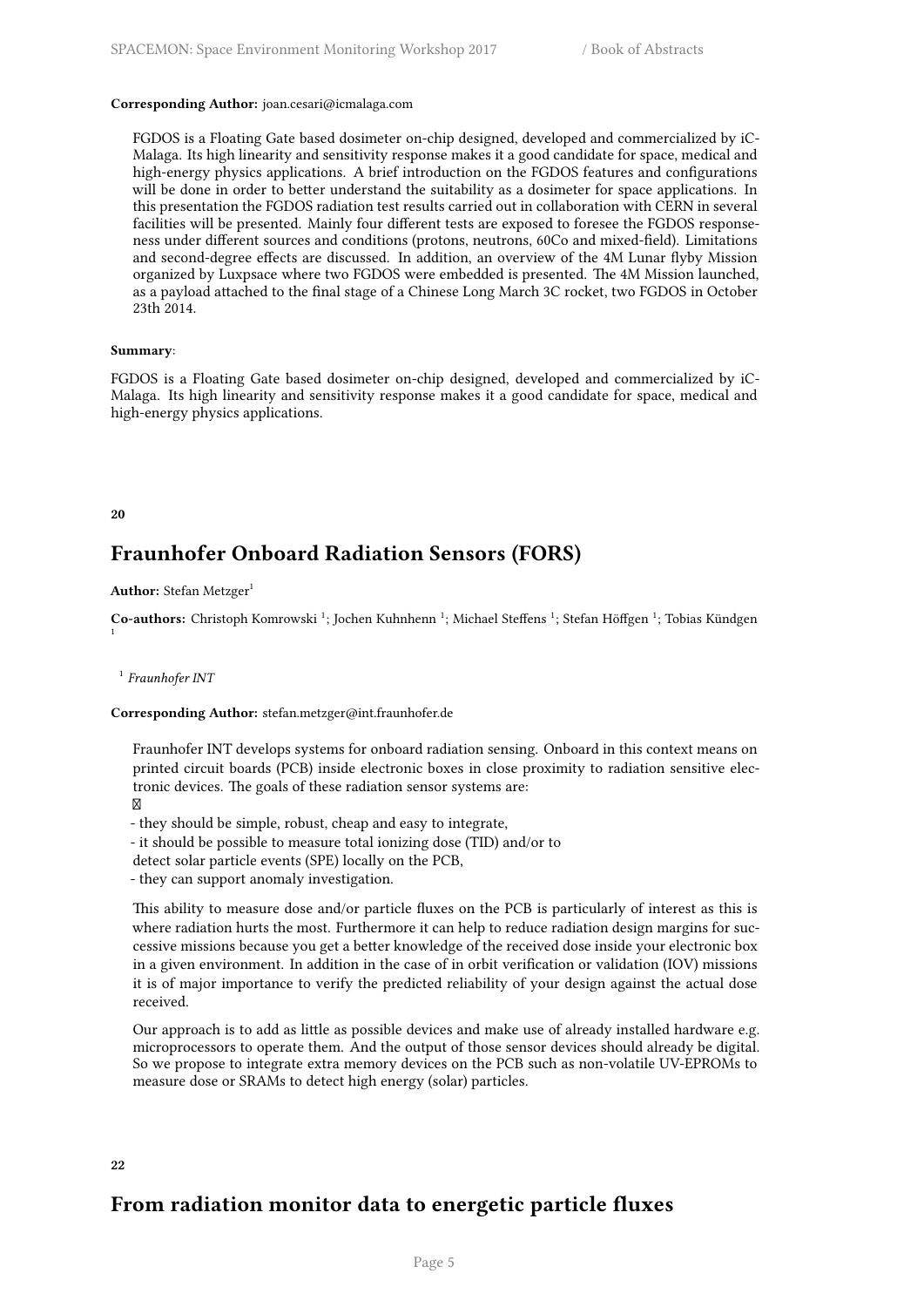#### Author: Ingmar Sandberg<sup>1</sup>

Co-authors: Constantinos Papadimitriou<sup>1</sup>; Hugh Evans<sup>2</sup>; Ioannis A. Daglis<sup>3</sup>; Piers Jiggens<sup>4</sup>; Sigiava Aminalragia-Giamini <sup>1</sup>

- 1 *Space Applications & Research Consultancy, Greece*
- 2 *ESA/TEC-EES*
- <sup>3</sup> *National and Kapodistrian University of Athens, Greece*

4 *ESA/ESTEC*

### **Corresponding Author:** sandberg@sparc.gr

The derivation of reliable proton and electron fluxes using radiation monitor data is often a cumbersome task. In this paper, we present various techniques that have been developed and applied for the calculation and the cross-calibration of energetic particle fluxes. These techniques include using Singular Value Decomposition, Neural Network, Bow-Tie, Correlative analysis to calibrate the counts to fluxes, methods to determine channel effective energies and cross calibration methods that lead to the production of reliable level 2 datasets. Characteristic examples that emerged from the application of these techniques on various instruments, such as ESA/SREM, Galileo/EMU, Himawari/SEDA, ALPHASAT/MFS and NOAA/GOES/EPS are presented and discussed.

#### <span id="page-9-0"></span>**11**

### **HelMod Forecasting of the Intensities of Ion Cosmic Rays**

Authors: Davide Grandi<sup>1</sup>; Davide Rozza<sup>1</sup>; Giuseppe La Vacca<sup>1</sup>; Massimo Gervasi<sup>1</sup>; Matteo Boschini<sup>1</sup>; Mauro Tacconi<sup>1</sup>; Pier Giorgio Rancoita<sup>1</sup>; Simonetta Pensotti<sup>1</sup>; Stefano Della Torre<sup>1</sup>

1 *INFN Sez. Milano Bicocca*

#### **Corresponding Author:** stefano.dellatorre@mib.infn.it

The HelMod (heliospheric modulation) model was developed to account for the transport of Galactic Cosmic Ray through the heliosphere.

At present, the model is also used to forecast Ions Cosmic Rays Intensities in the current and coming solar cycles.

The latter procedure include a fine tuning on the current solar cycle.

HelMod is a 2-D Monte Carlo and includes a general description of symmetric and antisymmetric parts of diffusion

tensor, thus properly treating particle drift effects as well as convection due to solar wind and adiabatic energy losses.

Particular care was dedicated to describe polar regions of the heliosphere.

The HelMod tool is available for public use as a set of Online Calculators at www.helmod.org. The Model accounts for 1) all the data observed by ulysses mission outside the

ecliptic plane at several distances from the Earth (KET measurements) and 2) the spectra observed in deep space during high

and low solar activity periods, including data from SREM detectors (onboard of ROSETTA, PLANCK, Integral, etc).

We present the latest results of the model reproducing the measured cosmic rays spectra at Earth and in deep space.

### <span id="page-9-1"></span>**23**

### **Highly miniaturised ASIC radiation detector**

 $\bf{Authors:}$  Christos Papadimitropoulos<sup>1</sup>; Constantinos Potiriadis<sup>1</sup>; Dimitris Loukas<sup>2</sup>; Evangelia Dimovasili<sup>3</sup>; George Dimitropoulos $\mathrm{^4;}$ ; Haris Lambropoulos $\mathrm{^5;}$ ; Ioannis Kazas $\mathrm{^6;}$ ; Pavlos Paschalis $\mathrm{^3}$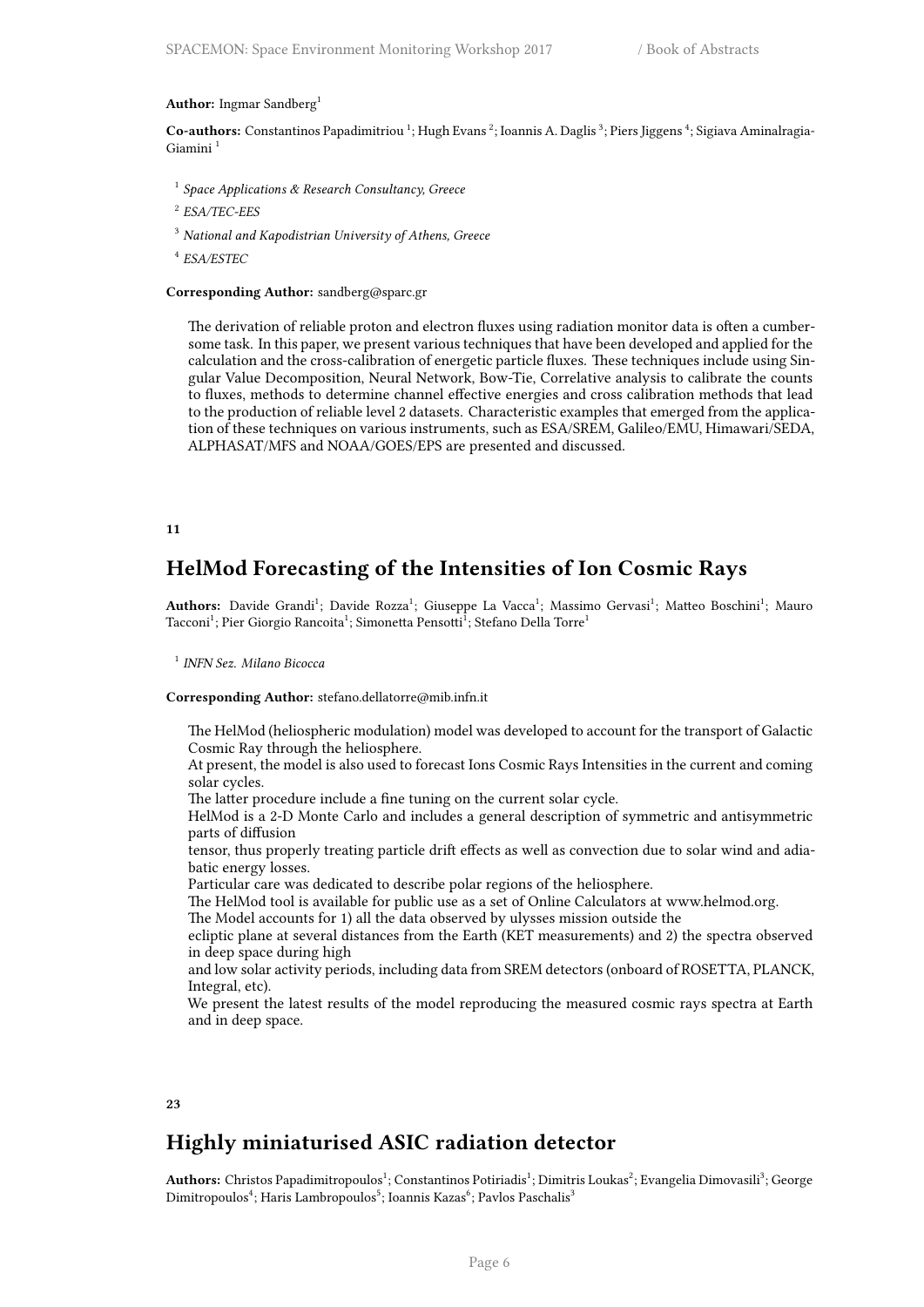1 *EEAE*

- <sup>2</sup> *N.C.S.R Demokritos*
- <sup>3</sup> *University of Cyprus*
- <sup>4</sup> *ADVEOS pc*
- <sup>5</sup> *ADVEOS pc & TEI of Sterea Ellada*
- <sup>6</sup> *N.C.S.R. Demokritos*

### **Corresponding Author:** constantinos.potiriadis@eeae.gr

A highly miniaturized radiation detector has been proposed to ESA and the proof of concept study was initiated some months ago. The goal is to end with a device whose size, power consumption and radiation data output will increase the level of crew autonomy as far as it concerns operational decisions related to radiation hazards. Future exploration missions beyond ISS pose these requirements. Information on the type and fluence spectra of the particles acquired by a wearable device could help to reach the goal stated above. The device core is a plastic scintillator for neutron detection enclosed in a titanium box surrounded by silicon monolithic pixel sensors. The device concept and status, as well as simulations of its response to charged particles and neutrons highlighting its potential will be discussed.

### <span id="page-10-0"></span>**14**

### **LEO electron and proton data obtained with ICARE instruments on the SAC-C, SAC-D, JASON-2 and JASON-3 missions**

### Author: Robert ECOFFET<sup>1</sup>

Co-authors: Angélica SICARD-PIET<sup>2</sup>; Daniel Boscher<sup>2</sup>; Didier Lazaro<sup>2</sup>; Françoise BEZERRA<sup>1</sup>; Sebastien Bourdarie<sup>2</sup>; Vincent Maget<sup>2</sup>

<sup>1</sup> *CNES*

<sup>2</sup> *ONERA*

### **Corresponding Author:** sebastien.bourdarie@onera.fr

R. Ecoffet, F. Bezerra, D. Boscher, S. Bourdarie, D. Lazaro, A. Sicard, V. Maget

### **Summary**:

The ICARE instrument was flown on the SAC-C satellite (705 km, 98°, Dec 2000-April 2012). An improved version ICARE-NG was flown on the SAC-D (657 km, 98°, June 2011-June 2015) and the JASON-2 (1336 km, 66°, June 2008-Aug. 2016) satellites and is currently operated on JASON-3 (1336 km, 66°, Jan. 2016-now). The instruments are based on classical detector designs using single and coincident mode detection of energy deposition in Si diodes. An analog to digital conversion over 128 to 256 channels of the pulse height counts allows a quite fine restitution of flux versus energy spectra. The instruments also feature a technology board including 2 dosimeter types, TID and TNID drift measurements, and SEU, SEL, SEB counts over a selection of devices. The development of these instruments in a joint venture between ONERA (detector design and data processing) and CNES (technology board design, instrument development and in-orbit operations). The communication will present the main features of the instruments and the technology boards, and samples of results over periods of interest.

### <span id="page-10-1"></span>**15**

### **Miniaturised Readout Solutions for Spaceborne Ionising Radiation Detectors**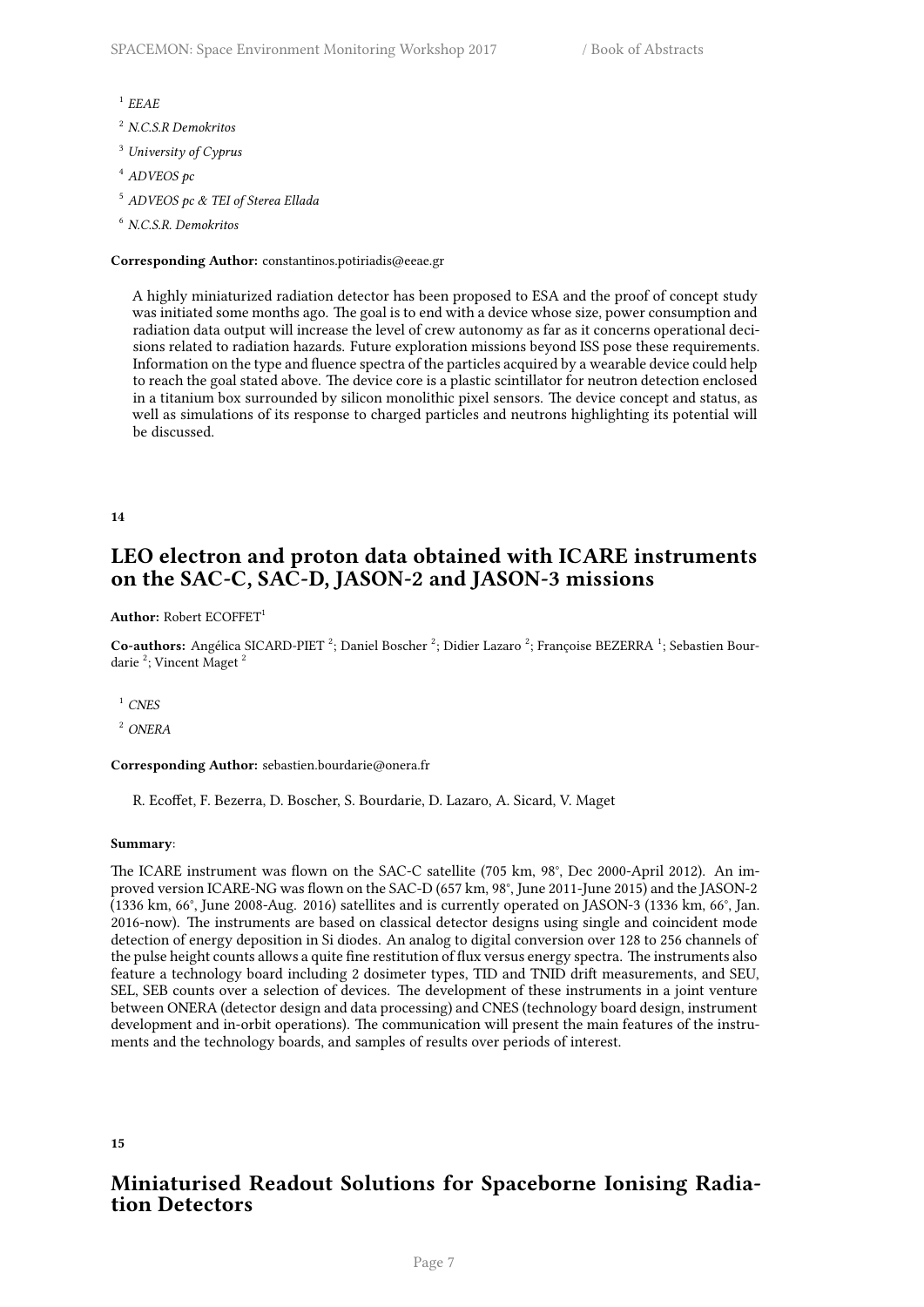#### **Author:** Timo Stein<sup>1</sup>

Co-authors: Dirk Meier<sup>2</sup>; Gunnar maehlum<sup>3</sup>

<sup>1</sup> *IDEAS* 

- 2 *Integrated Detector Electronics AS*
- <sup>3</sup> *Gamma Medica-Ideas (Norway) as*

#### **Corresponding Author:** timo.stein@ideas.no

Space radiation monitoring has been carried out for decades. Traditionally, space radiation monitoring relies on large and costly science-grade instruments embarked on a few spacecrafts. Recently, technological advancement and pressure on both project cost and time changed the paradigms. For example, constellations demand low-cost and compact instruments deployable aboard SmallSat or CubeSat platforms. These constellations will form the backbone for future space environmental monitoring. In this approach the data quality for each satellite may be reduced. However, nowand forecasting capabilities are strongly enhanced by the availability of large data sets in near-real time.

In this presentation we will outline two readout solutions developed by IDEAS that can contribute to future instrument developments. These integrated circuits (IC) are already used aboard ESA space missions e.g. JUICE, BepiColombo and EDRS-C. For the detection of ionising radiation ICs with a large degree of integration have been designed that can now be reused for constellation-type instruments, namely:

- The IDE3466 for particle telescopes using silicon diodes such as JUICE's RADEM or the proposed Belgian-Norwegian mEPT instrument;
- The IDE3380 for multi-channel SiPM readout. The IDE3380 is used in combination with a scintillator for the GMOD gamma ray detector to fly aboard the Irish CubeSat EIRSAT-1.

Furthermore, the Norwegian Radiation Monitor (NORM) is under development at the University of Oslo and IDEAS serving as proof of concept for the creation of a constellation-type CubeSat instrument for energetic particle detection. This will serve as a stepping stone towards instruments such as the mEPT. In addition, IDEAS is investigating the release of a rad-hard latch-up protection circuit that will be beneficial for any hybrid instrument using COTS parts.

### **Summary**:

In this presentation we will outline two readout solutions developed by IDEAS that can contribute to future space radition monitoring instruments. These integrated circuits (IC) are already used aboard ESA space missions e.g. JUICE, BepiColombo and EDRS-C. For the detection of ionising radiation ICs with a large degree of integration have been designed that can now be reused for constellation-type instruments, namely:

- The IDE3466 for particle telescopes using silicon diodes such as JUICE's RADEM or the proposed Belgian-Norwegian mEPT instrument;
- The IDE3380 for multi-channel SiPM readout. The IDE3380 is used in combination with a scintillator for the GMOD gamma ray detector to fly aboard the Irish CubeSat EIRSAT-1.

Furthermore, the Norwegian Radiation Monitor (NORM) is under development at the University of Oslo and IDEAS serving as proof of concept for the creation of a constellation-type CubeSat instrument for energetic particle detection.

### <span id="page-11-0"></span>**19**

### **OHB's proposal of an in-orbit cross calibration of space environment sensors**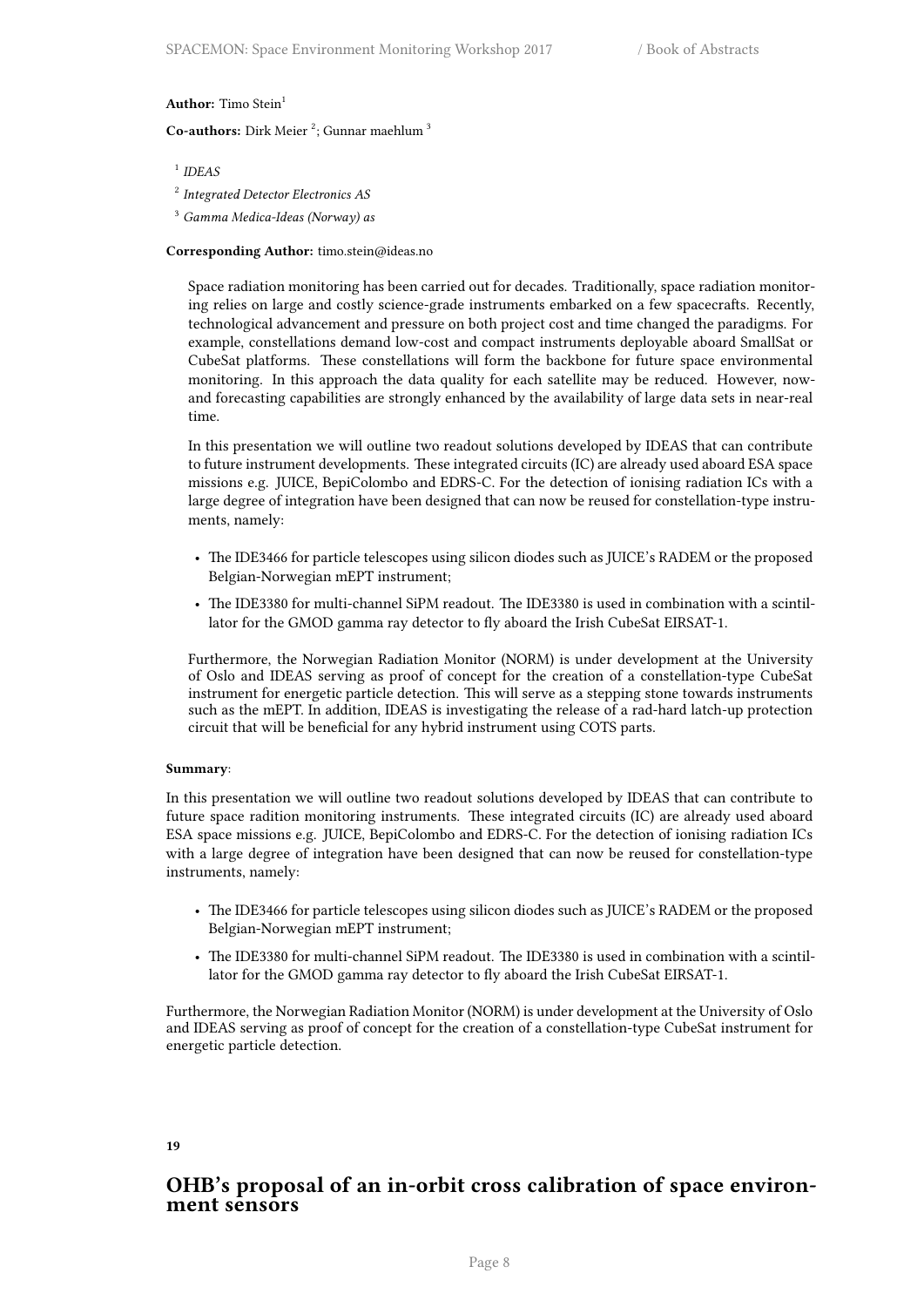#### Author: Johan Ideström<sup>1</sup>

<sup>1</sup> *OHB*

**Corresponding Author:** johan.idestroem@ohb.de

Space radiation sensors are normally only calibrated on ground.

Cross calibration is only applied afterwards when data sets of different sensors are compiled into one radiation model.

Both methods have their disadvantages.

Ground calibration can't reproduce space radiation spectrum and provides only a partial calibration. Post-calibration of data sets is difficult when sensors flew on different satellites at different locations under different conditions.

In-orbit cross calibration of two (or more) space radiation sensors, on the same satellite, would provide a full comparison, at the same location & time, and under the same conditions.

The in-flight cross calibration would enhance the scientific value of the data sets of all involved sensors.

ESA's new NGRM radiation monitor will fly on the EDRS-C and MTG satellites, built by OHB. OHB proposes to fly further radiation (and space environment) sensors for the purpose of in-orbit cross calibration.

OHB is encouraging ESA and other satellite manufactures and operators to make a joint effort to implement cross calibration in space for the benefit of the whole community.

### <span id="page-12-0"></span>**12**

### **Observations of galactic cosmic-ray flux short-term depressions aboard LISA Pathfinder: characteristics and energy-dependence**

**Author:** Catia Grimani<sup>1</sup>

<sup>1</sup> *University of Urbino "Carlo Bo" and INFN Florence, Italy*

### **Corresponding Author:** catia.grimani@uniurb.it

Energetic particles in the interplanetary medium penetrate spacecraft and limit the efficiency of instruments placed aboard. LISA Pathfinder, the mission of the European Space Agency for the testing of the technology that will be placed aboard the first interferometer for gravitational wave detection in space, LISA, carried a particle detector for proton and helium nuclei monitoring above 70 MeV/n and four magnetometers. Cosmic-ray data were analysed between February 18th 2016 and July 3rd 2017. The characteristics and energy

dependence of forty-five short-term depressions of the galactic cosmic-ray flux were estimated. A detailed study of a Forbush decrease dated August 2nd, 2016, associated

with the transit of an interplanetary coronal mass ejection, was also carried out.

The outcomes of the present work can be used in Monte Carlo simulations for space instrument performance estimates.

### <span id="page-12-1"></span>**3**

### **RadMag combined cosmic ray and magnetic field measuring space weather instrument development for CubeSat/SmallSat applications**

Author: Balazs Zabori<sup>1</sup>

Co-authors: Attila Hirn <sup>1</sup>; Gabor Marosy <sup>2</sup>; Giovanni Santin <sup>3</sup>; Jonathan Eastwood <sup>4</sup>; Marta Tokarz <sup>5</sup>; Patrick Brown <sup>4</sup>; Petteri Nieminen<sup>3</sup>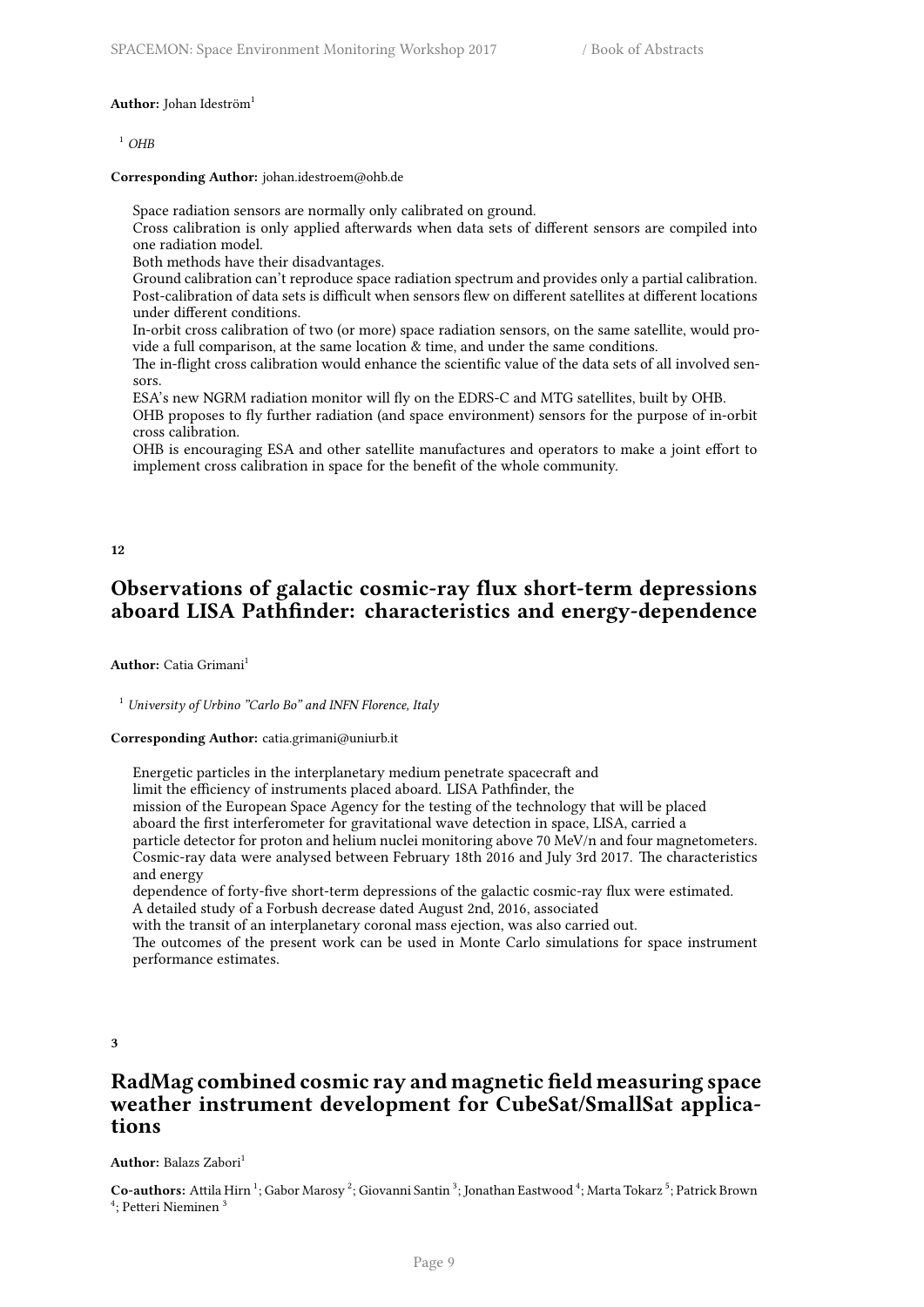- <sup>1</sup> *MTA Centre for Energy Research*
- <sup>2</sup> *C3S Electronics Development LLC*

3 *ESA*

<sup>4</sup> *The Blackett Laboratory, Imperial College London*

<sup>5</sup> *Astronika Sp. z.o.o.*

### **Corresponding Author:** zabori.balazs@energia.mta.hu

To study space weather and to protect our technology, as a first step, it is necessary to develop and establish an advanced, real-time monitoring system to provide scientific data on space radiation (electron and proton spectra, flux of heavier ions) and the status of the magnetosphere in order to gain the possibility for a reliable forecast capability. The expansion of the CubeSat/SmallSat industry will make it possible in the near future to launch orbital constellations with relevant, miniaturised instrumentation providing in-situ measurements of the space weather environment in near real-time. Thus the development of a new, combined, space weather monitoring instrument package (called RadMag) has been initiated at the Centre for Energy Research, Hungarian Academy of Sciences in the frame of ESA GSTP programme in collaboration with Imperial College London and Astronika. The instrument consists of silicon detector based, complex radiation telescopes that cover a wide range of cosmic ray particles, and an inboard and an outboard magnetometer to measure the magnetic field strength in three directions. A small deployment system will be designed with 80 cmlong deployed length as a part of the instrument to host the outboard magnetometer. By realizing a compact design, fitting into ~1.2U following CubeSat standards, global monitoring of the particle radiation environment and the magnetic field environment will be possible with sufficient statistics in the Near-Earth region on board a fleet of CubeSats/SmallSats. Additionally, the RadMag instrument may provide a low-cost alternative for commercially supporting radiation damage estimates on future satellite missions. The first in-orbit demonstration of the instrument will be performed within a 3U CubeSat mission, called RADCUBE, lead by C3S LLC in Hungary as an ESA GSTP IOD project, which is expected to be launched in early 2019.

#### <span id="page-13-0"></span>**8**

### **Radiation Monitoring at SSTL**

**Author:** Daniel Bamber<sup>1</sup>

**Co-authors:** Dan Tye<sup>2</sup>; Keith Ryden<sup>3</sup>

- 1 *Surrey Satellite Technology*
- 2 *Surrey Satellite Technology Ltd*

<sup>3</sup> *University of Surrey*

#### **Corresponding Author:** d.bamber@sstl.co.uk

SSTL presents our radiation monitoring capabilities both current and upcoming with specifications and models of our current radiation monitor, a presentation of data collected on orbit, including from our technical demonstrator spacecraft TDS-1, and technical information on our latest monitor SPHERE.

RadMon is SSTL's low mass, low power and highly adaptable radiation monitor. It is suited to a wide range of missions in LEO and provides operators with critical engineering data in near real time to identify and mitigate against the effects of the space radiation environment and provide mission operations support. RadMon has sensors to measure ionising dose in up to four locations, dose rate, protons and heavy ions.

Building on the success of RadMon, SPHERE is SSTL's next generation radiation monitor, designed to extend the range of SSTL's radiation monitor offering to new mission profiles in high LEO, GNSS and geostationary orbits. SPHERE is a low mass and low power monitor, measuring radiation effects in energy ranges proven to cause loss of function or performance in spacecraft systems. SPHERE has 2 proton telescopes, a heavy ion telescope and a deep dielectric charge monitor as well as up to 5 ionising dose monitors which can be placed remotely to monitor dose in specific systems or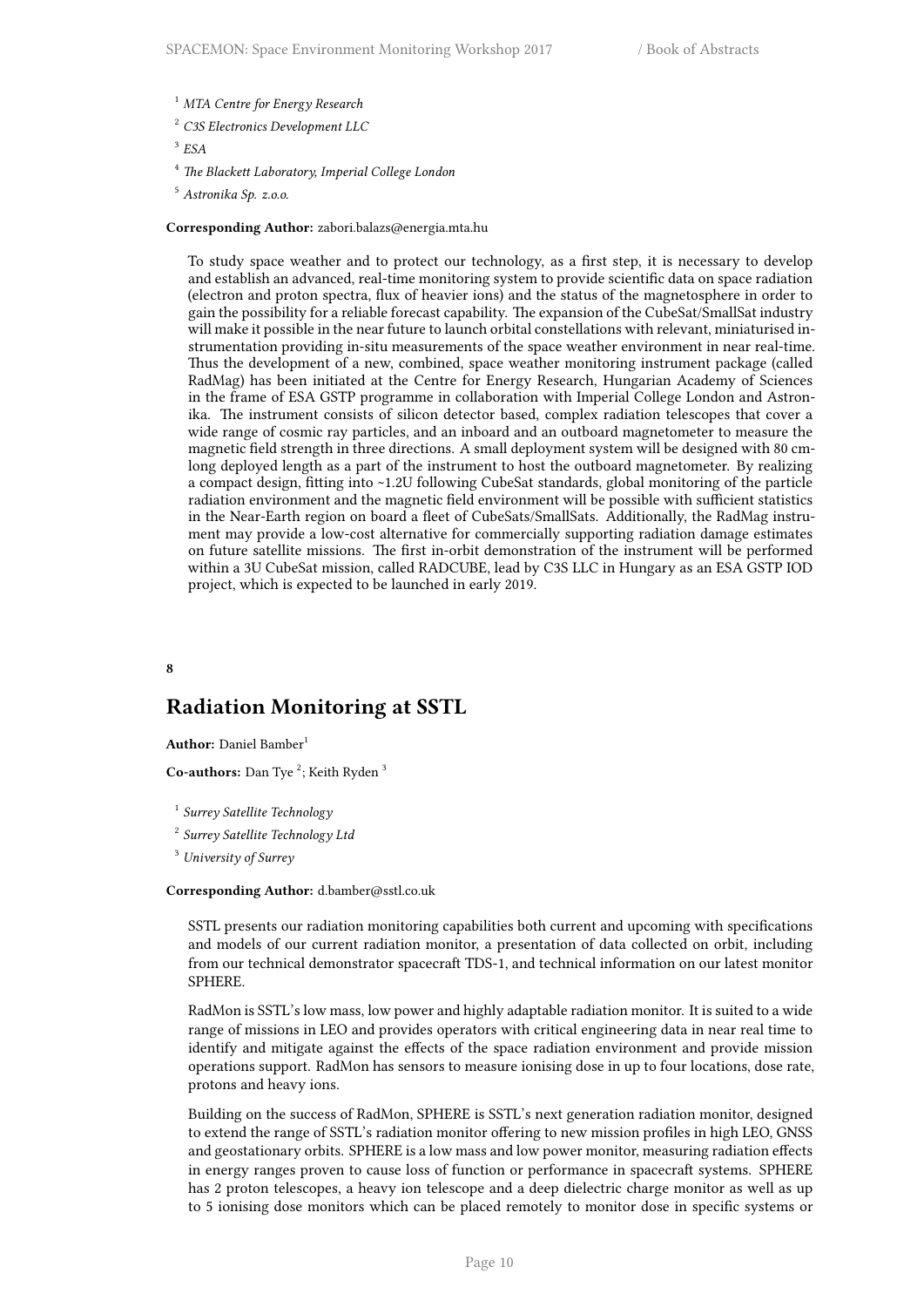locations on the host spacecraft. SPHERE is offered in two variants – a COTS system for short duration missions or lower orbits and a radiation hardened version for longer durations or harsh orbits. It can also be specified with a range of common communication interfaces.

SSTL's suite of supporting software allows us to offer a range of data products, from raw data for the scientific community, to fully processed information and reports which would be of use to a satellite operator.

#### **Summary**:

SSTL presents our radiation monitoring capabilities both current and upcoming with specifications and models of our current radiation monitor, a presentation of data collected on orbit, including from our technical demonstrator spacecraft TDS-1, and technical information on our latest monitor SPHERE.

<span id="page-14-0"></span>**5**

### **Radiation dosimetry in space by means of compact passive luminescent detectors**

**Author:** Olivier Van Hoey<sup>1</sup>

Co-authors: Alessio Parisi<sup>1</sup>; Filip Vanhavere<sup>1</sup>

<sup>1</sup> *The Belgian Nuclear Research Center SCK-CEN*

### **Corresponding Author:** ovhoey@sckcen.be

Radiation dose rates in space are two orders of magnitude higher than on earth. This impacts human health and instrumentation performance. Also biological experiments are affected. Therefore, dose assessment in space is of primordial importance. The radiation field in space is also more complex than on earth. Therefore, precise dose assessment can only be performed by combining computer simulations and measurements.

Radiation measurements in space typically rely on bulky, complex and expensive active monitors providing real time information on the intensity and composition of the radiation field. However, also compact and cheap passive detectors are useful as they don't require power and are easily made in sub-cm dimensions. This is convenient for detailed mapping, dose assessment for biological experiments and organ dose assessments using anthropomorphic phantoms.

SCK•CEN has strong expertise in passive optically and thermally stimulated luminescent detectors (Luxel, LiF:Mg,Ti, LiF:Mg,Cu,P). Reading is performed in specialized labs with the commercial Harshaw 5500 for thermoluminescent detectors and a homemade laser system for optically stimulated luminescent detectors. The reading and analysis protocols are optimized based on detector characterization by radiation transport simulations and irradiations in our calibration lab and at ion beam facilities.

In the framework of the international DOSIS and DOSIS 3D projects we have been sending our detectors to the ISS typically every 6 months since 2009 for mapping of the dose rates in the Columbus module. Further, we have regularly been sending our detectors together with biological experiments on the inside and outside of the ISS and inside other spacecraft such as FOTON-M4 and BION. These measurements have shown dose rates expressed in terms of absorbed dose in water between 100 and 1000 µGy/day and a strong dependence on altitude and inclination of the orbit, solar cycle and shielding.

### **24**

### **SPACEMON 2017 welcome session**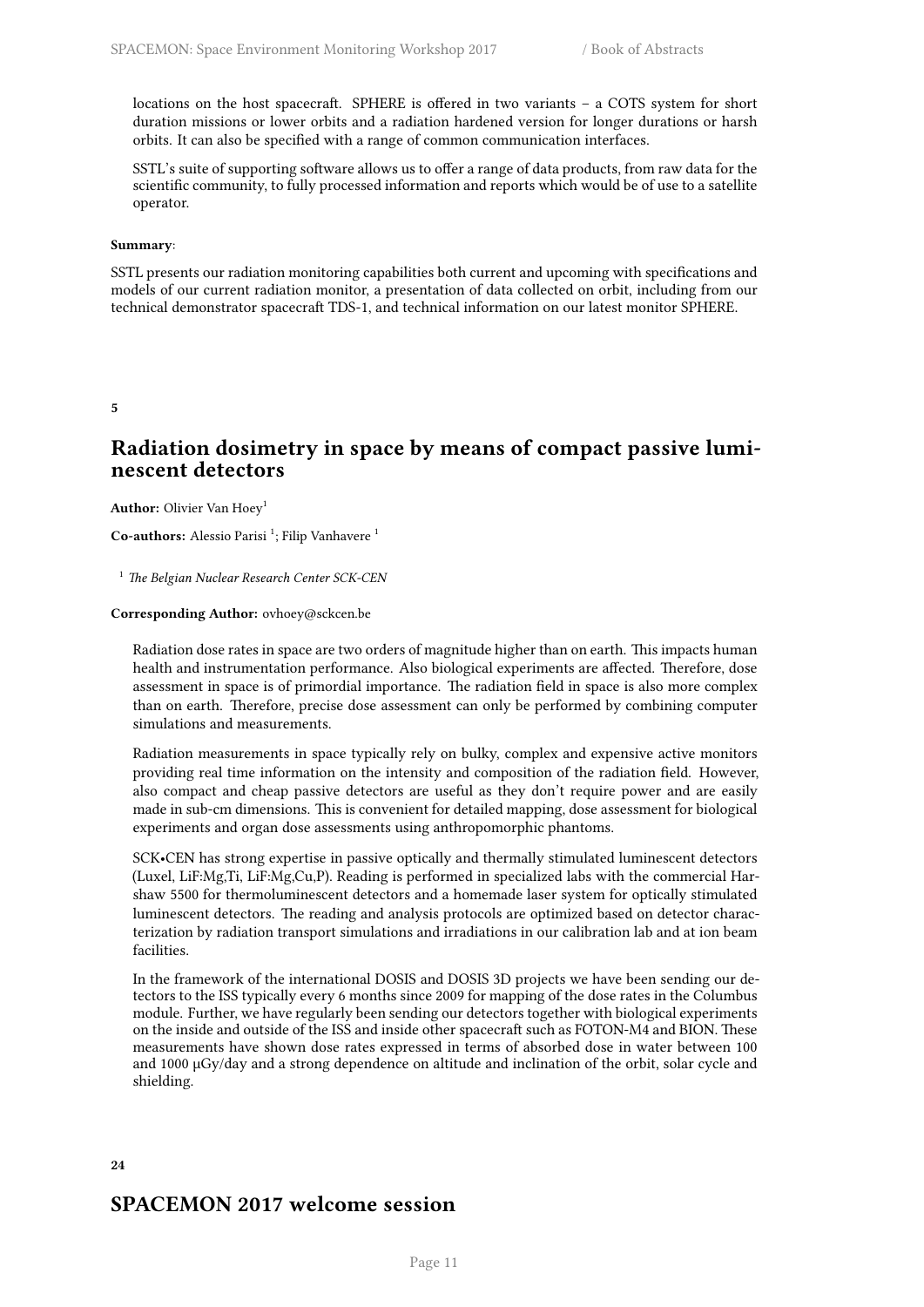**Corresponding Authors:** andreas.waets@esa.int, petteri.nieminen@esa.int

<span id="page-15-0"></span>**26**

### **Space based observation needs of SSA SWE System**

**Author:** Juha-Pekka Luntama<sup>1</sup>

1 *ESA*

**Corresponding Author:** juha-pekka.luntama@esa.int

<span id="page-15-1"></span>**27**

### **Space based observation needs of SSA SWE System**

Author: Juha-Pekka Luntama<sup>1</sup>

Co-authors: Alexi Glover<sup>1</sup>; Stefan Kraft<sup>1</sup>

1 *ESA*

At the end of 2017 SSA SWE System provides pre-operationally 17 space weather services based on over 130 products generated by the expert groups in the network of the SSA SWE Expert Service Centres (ESCs). A comprehensive space weather and space environment monitoring system is required to collect the data needed for the current SSA SWE services. Current data sources include for example the ACE, DSCOVR and SOHO spacecraft in L1, GOES satellite in GEO, Proba-2 satellite in LEO and many other spaceborne and ground based measurements. The data need will grow in the future when the number and scope of the provided space weather services will increase. One of the strategic objectives of the SSA Programme is to increase the non-dependence of the SSA SWE system from non-European assets. Developing a space based measurement system targeting especially the needs of operational space weather services is one key tasks that the Programme has undertaken in order to reach this objective. This presentation will cover the outline of the planned SSA SWE space based measurement systems, key observation requirements and some prospects of the SSA Programme plans for the system implementation in 2017 – 2019 and in the coming Programme periods.

### <span id="page-15-2"></span>**17**

### **The meteoroid environment model IMEM-2 for the inner solar system**

**Author:** Ralf Srama<sup>1</sup>

Co-authors: Eberhard Grün<sup>2</sup>; Jacques Laskar<sup>3</sup>; Rachel Soja<sup>4</sup>

<sup>1</sup> *University Stuttgart*

<sup>2</sup> *MPI Nuclear Physics*

3 *IMCEE, France*

<sup>4</sup> *Univ. Stuttgart*

#### **Corresponding Author:** srama@irs.uni-stuttgart.de

The interplanetary dust complex is currently understood to be largely the result of dust production from Jupiter-family comets, with contributions also from longer period comets (Halley and Oort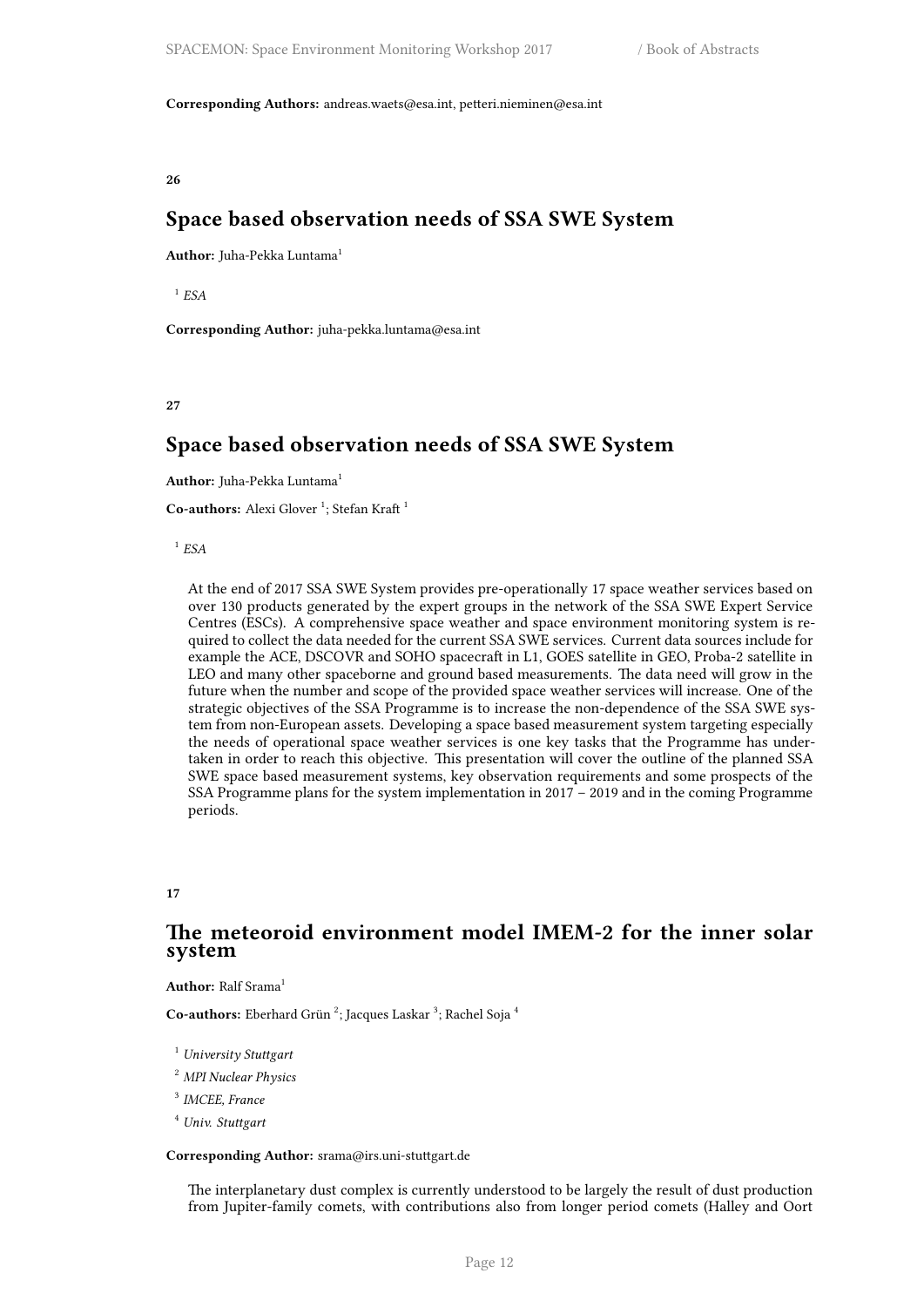type) and collisionally-produced asteroidal dust. Here we develop a model of the interplanetary dust cloud from these source populations, in order to develop a risk hazard assessment tool for interplanetary meteoroids in the inner solar system. Long-duration integrations of dust grains from Jupiter family and Halley type comets, and main belt asteroids, are compared to COBE infrared data, meteor data and the diameter distribution of lunar microcraters. This allows the constraint of various model parameters. We present here the first attempt at generating a model that can simultaneously describe these sets of observations.

#### **Summary**:

The new IMEM-2 model is a first step at building a comprehensive meteoroid engineering model from the ground up, utilising a number of different datasets to constrain parameters. First results are promising to describe the former observations. As a result, our model requires an approx. 20% main belt asteroid contribution. This is relevant especially for the near-Earth environment, since low-velocity particles are strongly focussed.

Further steps required in order to ensure that this model fully describes the interplanetary dust cloud are longer integration periods (5-10 million years), additional populations (Encke-type comets, NEAs, OCC,..) and additional datasets.

### <span id="page-16-0"></span>**13**

### **The miniaturised Energetic Particle Telescope (mEPT): A Compact SpaceWeather Monitor for Application within the Distributed Space Weather Sensor System (D3S)**

Author: Sylvie Benck<sup>1</sup>

Co-authors: Dirk Meier<sup>2</sup>; Mathias Cyamukungu<sup>1</sup>; Stanislav Borisov<sup>1</sup>; Timo Stein<sup>2</sup>

<sup>1</sup> *Center for Space Radiations, Université catholique de Louvain*

2 *Integrated Detector Electronics AS*

### **Corresponding Author:** sylvie.benck@uclouvain.be

Science-class space radiation spectrometers / monitors are useful tools embarked on spacecraft to collect data for various applications including spacecraft anomaly diagnosis, space weather services and validation / improvement / development of radiation environment models.

The operational principle of the Energetic Particle Telescope (EPT), predominantly a range telescope, has led to a{flushright}n instrument with excellent in-flight particle discrimination capability and immunity to contamination by off-field-of-view particles.

The objective of the mEPT development is to produce a compact radiation monitor / spectrometer that can be packaged as a hybrid chip of size <200 cm<sup>3</sup>, but whose performance is comparable to that of the EPT. This implies reliable particle discrimination capability within their respective energy range (electrons: 0.1–7 MeV, protons: 3–400 MeV, heavier ions: >10 MeV) and the possibility to reconstruct the incident particle spectra with no condition on the predefined spectral shape. The instrument is designed to cope with fluxes of up to  $10^8$ #/cm<sup>2</sup>/s, thus capable of energetic charged particle sensing in GEO, GTO, MEO orbits and during Electric Propulsion orbit raising. The required telemetry data with the host satellite is reduced to minimum (<2.5 kbit per integration time for particle spectra of at least eight energy bins, dose information, housekeeping data…) and the targeted power consumption of the device should be <1 W. The necessary performance is achieved by use of integrated circuit (IC) technology repurposed from the ESA JUICE mission. A successor IC is proposed to power future mEPT devices.

The resulting data products and instrument compactness make the mEPT stand out as a suitable instrument that can be placed within a constellation for multi-point particle flux measurements as foreseen within ESA's D3S.

More details of this instrument and its possible applications will be presented.